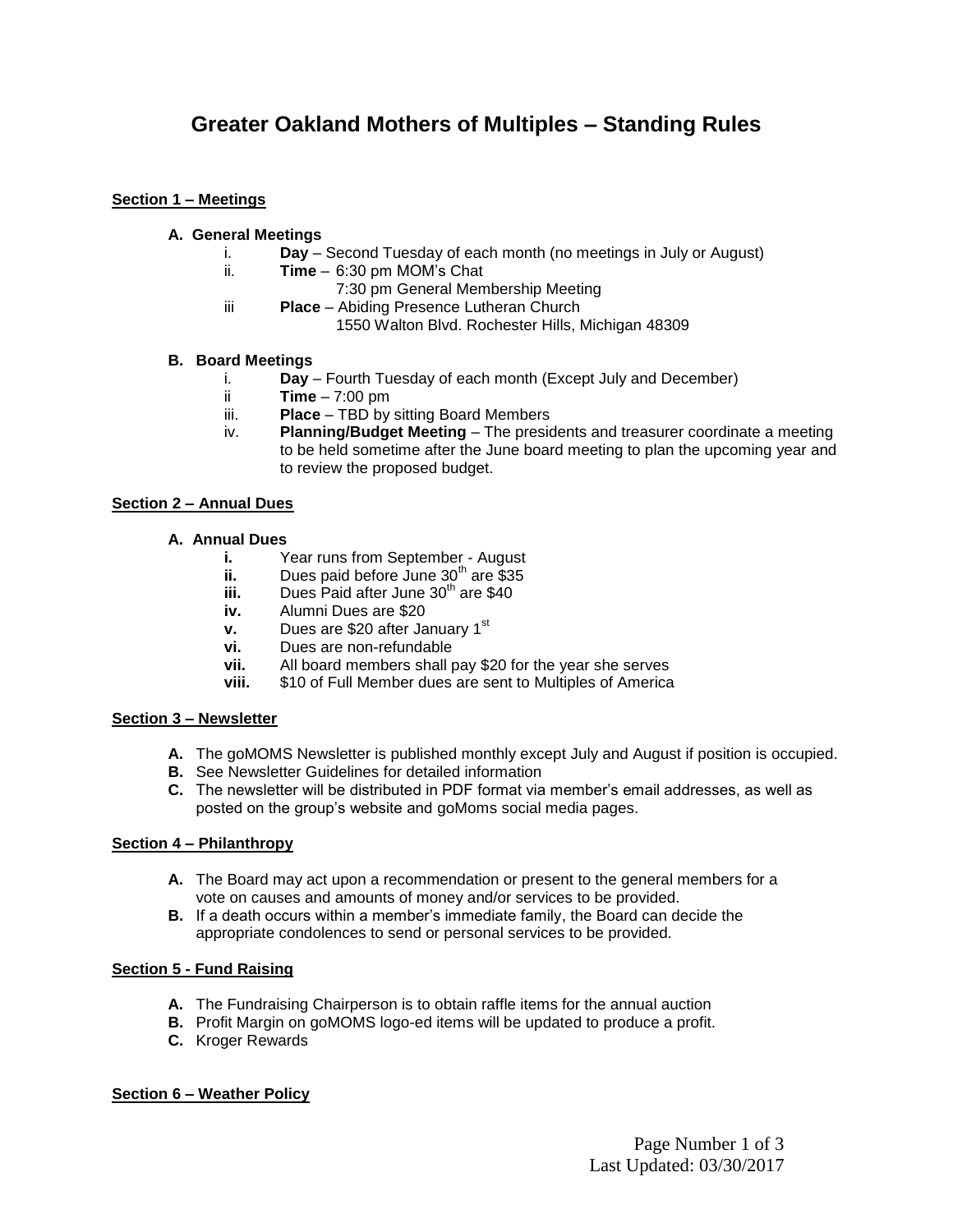- **A.** In the event of inclement weather or emergency cancellation of a general membership meeting/event, the following things should occur.
	- **i.** Meeting should be cancelled by the president taking the following things into consideration.
		- a. School cancellations in the district in which the meeting/event occurs.
		- b. Cancellations of local events in which the meeting/event occurs.
		- c. Events at the church or meeting location being cancelled.
		- d. Local weather reports.
	- **ii.** Meeting should be cancelled no later than 3 hours before meeting/event begins (i.e.) 6:30pm meeting cancelled by 3:30pm. Event begins at 10:00 am cancelled by 7:00am.
	- **iii.** When cancellation occurs the following board members must be contacted and then perform the following:
		- a. President emails goMOMS board members.
		- b. Website administrator posts cancellation on website ASAP.
		- c. Secretary emails members ASAP.
		- d. goMoms social media group administrator posts cancellation to group ASAP.
		- e. Vice President contacts speaker and/or location of meeting to let them know of the cancellation of the event.

#### **Section 7 – 501C3 Group Exemption / Incorporation Papers**

- **A.** The Treasurer compiles appropriate documentation required by Multiples of America and submits it to the President for final submission. The President must submit documents to Multiples of America by December 1<sup>st</sup>.
- **B.** The Resident Agent listed on goMOMS State of Michigan papers is the active President (resident agent can be any member residing in the state of incorporation)
	- **iv.** Phone: 586-883-9839
	- **v.** Address: 2558 Tiverton Dr. Sterling Heights, MI 48310
	- **vi.** The Resident Agent can file the Nonprofit Corporation Information Update online at [www.michigan.gov/fileonline](http://www.michigan.gov/fileonline) Filing must be completed by October 1<sup>st</sup>.

#### **Section 8 – Committees & Chairwomen**

**A.** See Committee Chairs for a list of current years committee and descriptions

#### **Section 9- Clothing & Equipment Sale Rules**

**A.** See rules that are distributed before each sale. The clothing sale chairperson(s) maintain the original document.

#### **Section 10 – Standing Rules & By-Laws**

**A.** Original is held and maintained by the Secretary

#### **Section 11 – GOMOMS Official Address**

**A.** goMOMS P.O. Box 210226 Auburn Hills, MI 48321